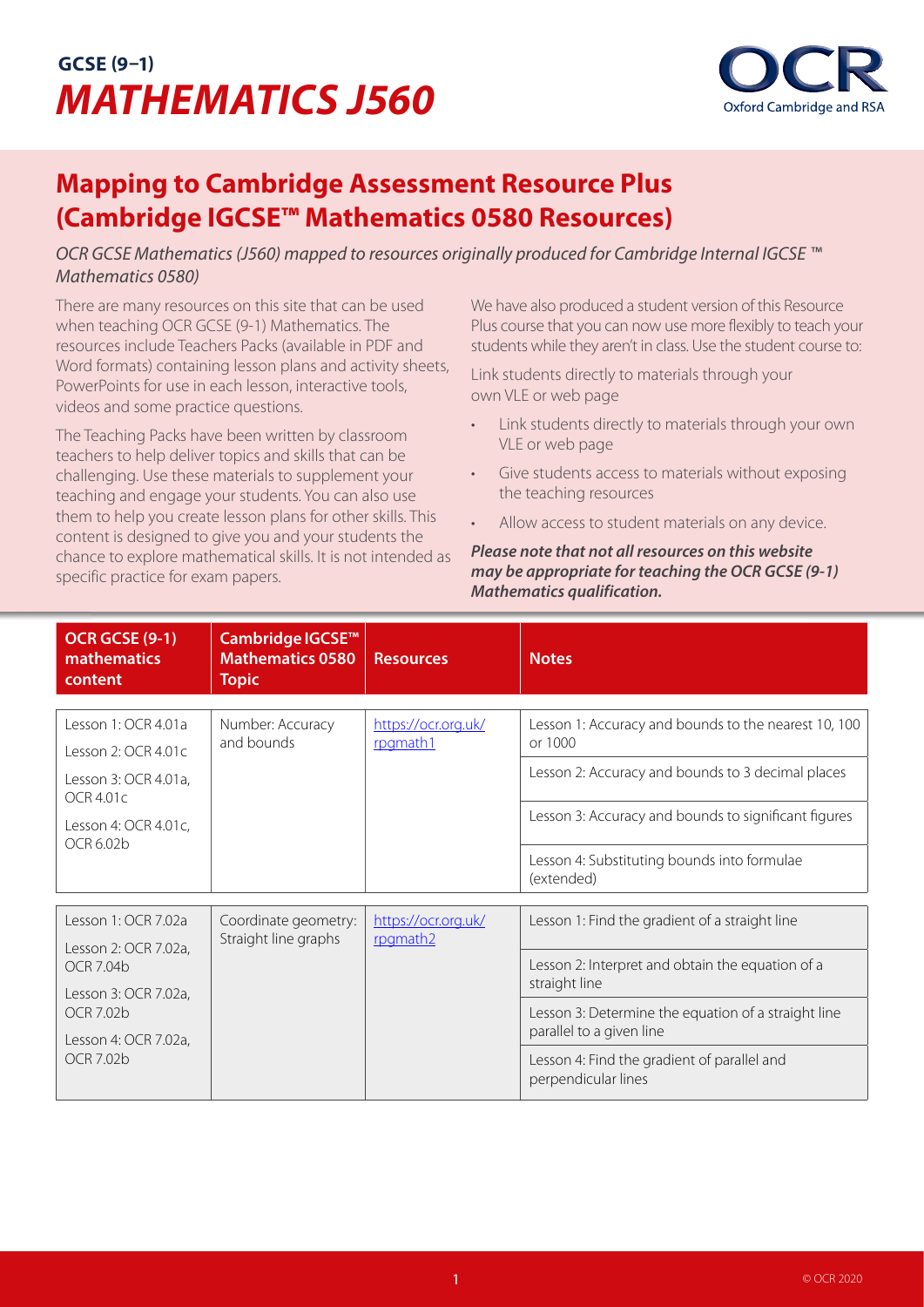| <b>OCR GCSE (9-1)</b><br>mathematics<br>content                                                                           | Cambridge IGCSE <sup>™</sup><br><b>Mathematics 0580</b><br><b>Topic</b> | <b>Resources</b>                | <b>Notes</b>                                            |
|---------------------------------------------------------------------------------------------------------------------------|-------------------------------------------------------------------------|---------------------------------|---------------------------------------------------------|
| Lesson 1: OCR 9.04c<br>Lesson 2: OCR 10.01c                                                                               | Geometry: Scale<br>drawings                                             | https://ocr.org.uk/<br>rpgmath3 | Lesson 1: Similar shapes and scale factors              |
| Lesson 3: OCR 10.01c                                                                                                      |                                                                         |                                 | Lesson 2: Maps                                          |
| Lesson 4: OCR 9.04c,<br>OCR 10.01c                                                                                        |                                                                         |                                 | Lesson 3: Other real life examples of scale drawings    |
|                                                                                                                           |                                                                         |                                 | Lesson 4: Extended scale and area (Extended only)       |
| Lesson 1: OCR 8.01f,<br><b>OCR 8.05a</b>                                                                                  | Geometry: Circle<br>theorems                                            | https://ocr.org.uk/<br>rpgmath4 | Lesson 1: Drawing and describing circles                |
| Lesson 2: OCR 8.05c                                                                                                       |                                                                         |                                 | Lesson 2: Angle in a semicircle                         |
| Lesson 3: OCR 8.05b<br>Lesson 4: OCR 8.05d,                                                                               |                                                                         |                                 | Lesson 3: Angle at the centre of a circle               |
| <b>OCR 8.05h</b><br>Lesson 5: OCR 8.05f,<br>8.05g                                                                         |                                                                         |                                 | Lesson 4: Angles in the same and opposite segments      |
|                                                                                                                           |                                                                         |                                 | Lesson 5: The remaining circle theorems                 |
| Lesson 1: OCR 10.01a<br>Lesson 2: OCR 9.04c,                                                                              | Mensuration: Unit<br>conversions                                        | https://ocr.org.uk/<br>rpgmath5 | Lesson 1: Converting between simple units of<br>measure |
| OCR 10.01a                                                                                                                |                                                                         |                                 | Lesson 2: Area and volume                               |
| Lesson 3: OCR 10.01b<br>Lesson 4: OCR 7.04a,<br>OCR 7.04b, OCR 5.02a                                                      |                                                                         |                                 | Lesson 3: Compound measures                             |
| Lesson 5: OCR 7.04c                                                                                                       |                                                                         |                                 | Lesson 4: Interpreting travel and conversion graphs     |
|                                                                                                                           |                                                                         |                                 | Lesson 5: Interpreting travel graphs (Extended only)    |
| Lesson 1: OCR 10.02b<br>Lesson 2: OCR 10.03d<br>Lesson 3: OCR 10.02b,                                                     | Mensuration: The<br>circle                                              | https://ocr.org.uk/<br>rpgmath6 | Lesson 1: Circumference of a circle                     |
|                                                                                                                           |                                                                         |                                 | Lesson 2: Area of a circle                              |
| OCR 10.03d                                                                                                                |                                                                         |                                 | Lesson 3: Arc length and sector areas                   |
| Lesson 1: OCR 8.03a,<br>OCR 8.03b, OCR 8.03c,<br>OCR 8.03d<br>Lesson 2: OCR 10.01c<br>Lesson 3: OCR 10.01c,<br>OCR 10.05b | Trigonometry:<br>Bearings                                               | https://ocr.org.uk/<br>rpgmath7 | Lesson 1: Angle facts                                   |
|                                                                                                                           |                                                                         |                                 | Lesson 2: Bearings, compass points and angle facts      |
|                                                                                                                           |                                                                         |                                 | Lesson 3: Trigonometry and bearings                     |